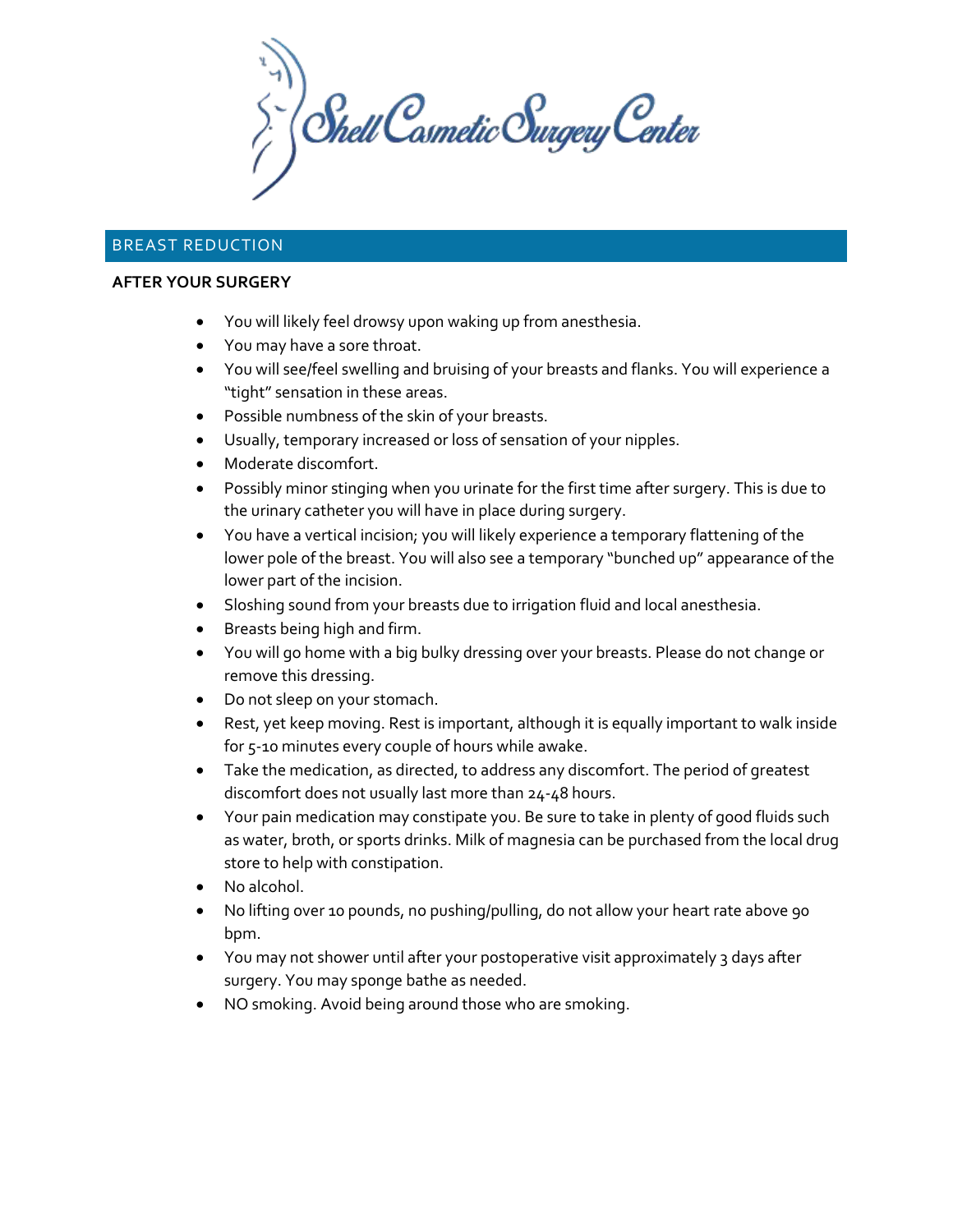#### **CALL THE OFFICE IF EXPERIENCING**

- Pain not controlled by the prescribed medication.
- Excessive or sudden swelling on one side.
- Temperature higher than 101 degrees F.
- Severe nausea and vomiting.
- Pain in calf, knee, groin, or shortness of breath.
- Continuous dizziness or unusual behavior.

# **2 TO 7 DAYS FOLLOWING SURGERY**

- During this time, you can expect to slowly progress day by day.
- Take 10 deep breaths per hour while awake. This will enhance your oxygenation and help expand your lungs.
- Please be sure to speak with Dr. Shell before you begin to drive or return to work or a regular routine at home.
- Continue a well-balanced diet with adequate hydration.
- Advice exposure to sun and heat.
- Continue to take prescribed pain medications as needed.
- Begin to transition from prescribed pain medication to over-the-counter alternative. Dr. Shell and staff can guide you through this as needed.
- Do not sleep on your stomach.
- Avoid exercise other than walking. Leisurely daily walks will help you feel better and prevent blood clots.
- Make sure to get up and move for about 10-15 of every 60 minutes while awake.
- NO smoking. Avoid being around those who are smoking.
- There will be small pieces of tape over the incisions, eliminating the need for any wound care.
- Wash daily with Dial liquid antibacterial soap and pat dry with a clean cloth.
- You may begin to wear a soft bra with no underwire if desired.

### **1 TO 4 WEEKS FOLLOWING SURGERY**

- Healing is a gradual process. It is normal to feel discouraged while waiting for swelling, bruising, discomfort, and numbness to diminish. Extra rest, a nutritious diet, and avoidance of stress are important aids to recovery. Once cleared by Dr. Shell, you may take Aspirin, Advil, Aleve, etc. at this time.
- Wash incision with Dial antibacterial soap and pat dry with clean cloth.
- The small strips of tape covering your incision will fall off 2-3 weeks after surgery.
- Continue to wear a garment of your choice with no underwire.
- Once cleared by Dr. Shell, you may ease back into your workout routine.
- Continue to avoid sun exposure and heat. Use sunscreen on incision as it may tend to hyper pigment.